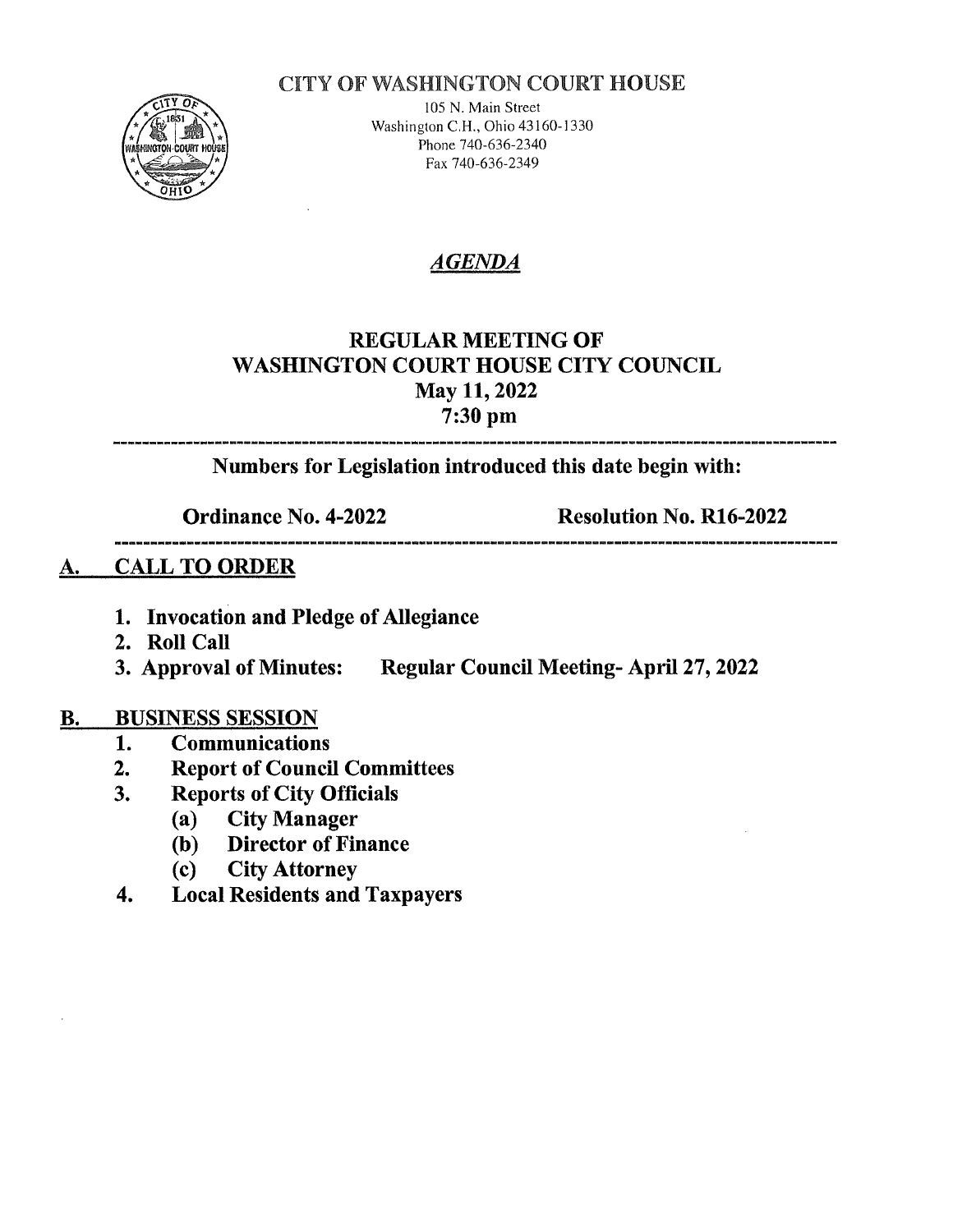#### C. LEGISLATION

1. Legislation Previously Introduced

#### A. ORDINANCE NO. 2-2022 (third reading)

A. <u>ORDINANCE NO. 2-2022</u> (third reading)<br>AN ORDINANCE REZONING LOTS (#73 THROUGH #95 INCLUSIVE), ANDRICK AN ORDINANCE REZONING LOTS (#73 THROUGH #95 INCLUSIVE), ANDRICK<br>DRIVE-TROTTERS POINTE SUBDIVISION; OWNED BY JB HOLDINGS-JARET DRIVE-TROTTERS POINTE SUBDIVISION; OWNED BY JB HOLDINGS-JARET BISHOP, FROM R1B (MEDIUM DENSITY SINGLE FAMILY RESIDENTIAL DISTRICT). BISHOP, FROM R1B (MEDIUM DENSITY SINGLE FAMILY RESIDENTIAL

### B. ORDINANCE NO. 3-2022 (third reading)

B. SKOTIKING INO. 5-2022 (thing reading)<br>AN ORDINANCE AMENDING ORDINANCE NO. 18-2014 AND PROVIDING PAY AN ORDINANCE AMENDING ORDINANCE NO. 18-2014 AND PROVIDING PAY<br>GRADE IN THE CLASSIFICATION PLAN AND PAY SCHEDULE FOR EMPLOYEES GRADE IN THE CLASSIFICATION PLAN AND PAY SCHEDULE FOR EMPLOYEES<br>OF THE CITY OF WASHINGTON COURT HOUSE, OHIO, CREATING AND OF THE CITY OF WASHINGTON COURT HOUSE, OHIO, CREATING AND ABOLISHING CERTAIN POSITIONS AND REPEALING ALL PRIOR ABOLISHING CERTAIN POSITIONS AND REPEALING ALL<br>ORDINANCES, OR PARTS THEREOF, INCONSISTENT THEREWITH.

### C. RESOLUTION NO. R14-2022 (second reading)

RESOLUTION CREATING AN AMERICAN RECOVERY ACT GRANT A RESOLUTION CREATING AN AMERICAN RECOVERY ACT GRANT<br>PROGRAM, DESIGNATING MR. JOSEPH J. DENEN, CITY MANAGER OF THE CITY OF WASHINGTON COURT HOUSE, MRS. CHELSIE BAKER, ECONOMIC CITY OF WASHINGTON COURT HOUSE, MRS. CHELSIE BAKER, ECONOMIC<br>DEVELOPMENT DIRECTOR OF THE CITY OF WASHINGTON COURT HOUSE, DEVELOPMENT DIRECTOR OF THE CITY OF WASHINGTON COURT HOUSE,<br>AND THE CHAIRPERSON OF THE FINANCE AND PERSONNEL COMMITTEE OF AND THE CHAIRPERSON OF THE FINANCE AND PERSONNEL COMMITTEE OF THE CITY OF WASHINGTON COURT HOUSE, AS THE ADMINISTRATORS OF THE WASHINGTON COURT HOUSE AMERICAN RECOVERY ACT GRANT PROGRAM, AND ESTABLISHING THE ELIGIBILITY REOUIRMENTS. THE WASHINGTON COURT HOUSE AMERICAN RECOVERY ACT GRANT

### D. RESOLUTION NO. R15-2022 (second reading)

RESOLUTION AUTHORIZING THE CITY MANAGER, JOSEPH J. DENEN, OF A RESOLUTION AUTHORIZING THE CITY MANAGER, JOSEPH J. DENEN, OF<br>THE CITY OF WASHINGTON COURT HOUSE TO AWARD A CONTRACT TO COX THE CITY OF WASHINGTON COURT HOUSE TO AWARD A CONTRACT TO COX<br>PAVING FOR THE 2022 STREET AND ALLEY PAVING PROGRAM.